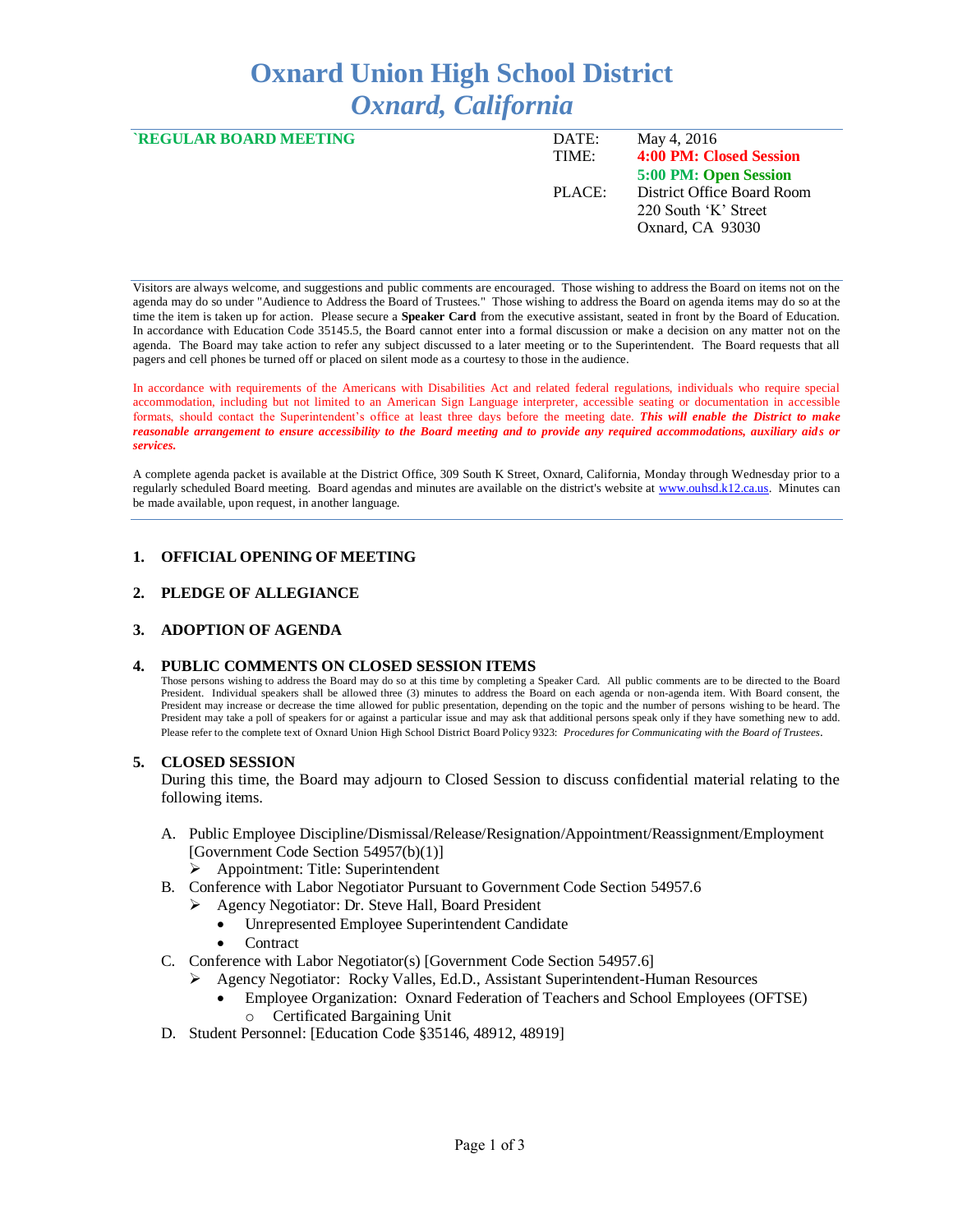Board Meeting Agenda May 4, 2016

- E. Conference with Real Property Negotiator (Govt. Code § 54956.8) PROPERTY: 50-acres of 107.25 acres located at or near 1825 Camino del Sol, Oxnard, CA (southeast corner of N. Rose Ave. and Cesar Chaves Dr.) Ventura County Assessor Parcel No. 214-0- 020-595 AGENCY NEGOTIATOR: Steve Dickinson, Asst. Superintendent Admin. Services NEGOTIATING PARTIES: Brian Edward Maulhardt, as Trustee of the Brian Edward Maulhardt Children's Support Trust UNDER NEGOTIATION: Price and terms of payment
- F. Conference with Real Property Negotiator (Govt. Code § 54956.8) PROPERTY: An approximate 5-acre portion of 49.36-acre Bell Ranch Property (agricultural property adjacent to Rancho Campana High School); Ventura County Assessor Parcel No. 156-0-180-385 AGENCY NEGOTIATOR: Steve Dickinson, Asst. Superintendent Admin. Services NEGOTIATING PARTIES: City of Camarillo UNDER NEGOTIATION: Price and terms of payment CONFERENCE WITH LEGAL COUNSEL-ANTICIPATED LITIGATION

# **6. RECONVENE IN PUBLIC: REPORT ON CLOSED SESSION ACTION**

## **7. RECOGNITION: Art Show Winners**

## **8. PUBLIC COMMENTS TO ADDRESS THE BOARD OF TRUSTEES**

Those persons wishing to address the Board may do so at this time by completing a Speaker Card. All public comments are to be directed to the Board President. Individual speakers shall be allowed three (3) minutes to address the Board on each agenda or non-agenda item. With Board consent, the President may increase or decrease the time allowed for public presentation, depending on the topic and the number of persons wishing to be heard. The President may take a poll of speakers for or against a particular issue and may ask that additional persons speak only if they have something new to add. Please refer to the complete text of Oxnard Union High School District Board Policy 9323: *Procedures for Communicating with the Board of Trustees.*

# **9. STUDENT REPRESENTATIVE TO THE BOARD –** Celina Espinoza

#### **10. SUPERINTENDENT's REPORT**

- Introduction: RMHS Principal
- Introduction: Director Learning Support Services
- Introduction: Director Maintenance Operations & Transportation

# **11.ACTION ITEM**

#### **Board of Trustees**

- A. Consideration of Approval of Contract of Employment for District Superintendent
	- Introduction of New Superintendent by Board President (30 minute reception to follow)

## **12. CONSENT CALENDAR**

## **Administrative Services**

A. Consideration of Approval of Purchase Orders and Direct Pays, April 18 – 22, 2016

## **Educational Services**

- B. Consideration of Approval of Non-Public School Placement for Student cases #38-39 according to the Recommendation of the Student's IEP Team and the Director of Special Education
- C. Consideration of Approval of a Hearing Panel's Recommendation to Expel a Student as per Board Policy 5144 and Education Code 48918